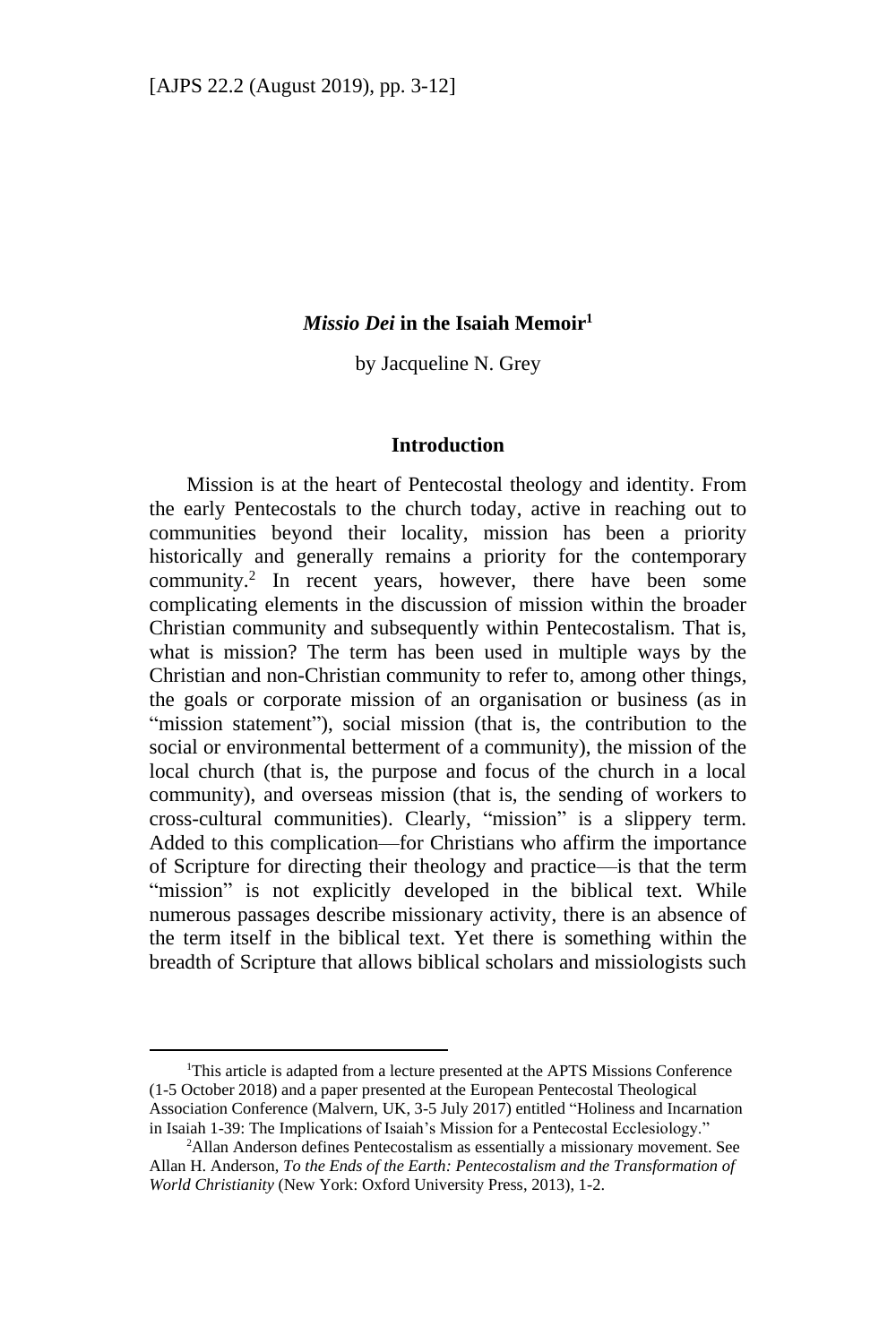as Christopher J. H. Wright to make the claim that "the whole Bible is itself a 'missional' phenomenon."<sup>3</sup>

What is mission from a biblical perspective? And what does it mean for the Pentecostal community? To explore this question in its entirety would require much more time than we have available, so I will focus on a small section of Scripture from the Old Testament to consider its contribution to the study of this topic of missions in the biblical text. Under consideration in this study is the idea of mission in the section of Isaiah commonly identified as the "Isaiah memoir" or *denkschrift* (Isa 6:1-9:6). <sup>4</sup> This may initially seem an unusual choice; most of the oftquoted passages on the theme of mission in Isaiah come from the later section of Isaiah 40 to 66 (particularly 60:1-3). However, because it is a neglected area of study, I would like to consider the contribution of the Isaiah memoir to the study of mission by first looking at a working definition of "mission." Secondly, exploring how the idea of mission is linked to the requirement of holiness incarnated in God's people as modelled by Isaiah and his children. Thirdly, considering briefly some implications of this study for the Pentecostal community in Asia.

# *Missio Dei* **in the Old Testament**

When it comes to exploring the idea of mission in the biblical text, the term arguably most adopted by biblical scholars and theologians alike is *missio Dei.* That is, the mission of God to reach out to the world. This emphasises that the starting point for mission is God's intention and purpose as expressed through the biblical text. This also emphasises that, unfortunately, the activity of God's people (Israel in the Old Testament and the church in the New Testament) does not always match God's intention. Throughout the narrative of the biblical text, God's people have been tasked with somehow representing God (Yahweh) to their

-

<sup>4</sup>While the exact section identified as the memoir is disputed, scholars have traditionally identified is as from Isaiah 6:1-9:6. Roberts identifies the memoir as a literary block that had previously circulated as an independent collection. J. J. M. Roberts, *First Isaiah*, Hermeneia (Minneapolis: Fortress, 2015), 88; See also Alexander V. Prokhorov, *The Isaianic Denkschrift and a Socio-Cultural Crisis in Yehud: A Rereading of Isaiah 6:1–9:6[7]*, (Göttingen, Germany: Vandenhoeck & Ruprecht, 2015); Matthijs J. de Jong, *Isaiah among the Ancient Near Eastern Prophets: A Comparative Study of the Earliest Stages of the Isaiah Tradition and the Neo-Assyrian Prophecies*, Supplements to the Vetus Testamentum 117 (Leiden: Brill, 2007); Csaba Balogh, "Isaiah's Prophetic Instruction and the Disciples in Isaiah 8:16," *Vetus Testamentum* 63 (2013): 2; Jacqueline Grey, "SPS Presidential Address: Embodiment and the Prophetic Message in Isaiah's Memoir," *Pneuma: The Journal of the Society for Pentecostal Studies* 39 (2017): 1-26.

<sup>3</sup>Christopher J. H. Wright, *The Mission of God: Unlocking the Bible's Grand Narrative* (Downers Grove, IL: InterVarsity Press, 2006), 22.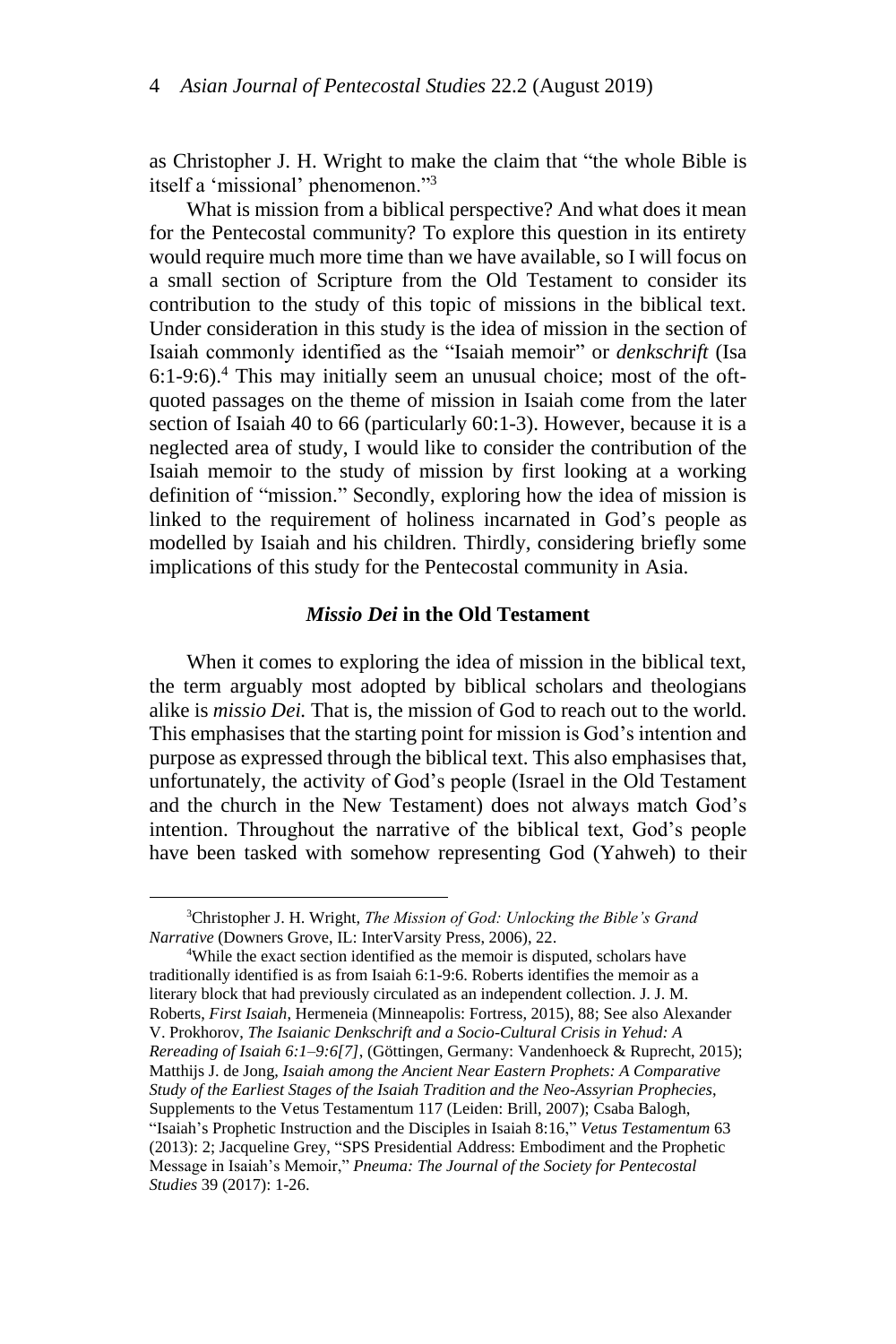surrounding cultures, yet they were not always faithful or deliberate to that task.

So what is the *missio Dei* and its connection to the Old Testament, specifically Isaiah? For scholars such as Moskala, Goheen, and Wright the *missio Dei* in the Old Testament is inextricably linked to the election of Israel.<sup>5</sup> Why does God elect Israel? For Michael W. Goheen, it points to God's universalistic intention; the community chosen is the first place of God's mission activity and then the channel to reach others.<sup>6</sup> Israel is chosen, transformed by their covenant relationship, and are, then, the channel by which God will reach others. It is not just for themselves that they are chosen, but for the sake of the other nations and creation. Using the language of missiology, the Old Testament community had both an inward focus (centripetal) as they communicated God's covenant to their own people, instilling in each generation a knowledge of God, and an outward focus (centrifugal) as they communicated God's covenant to people outside their ethnic community.<sup>7</sup> A significant aspect of this witness was being set apart and distinct from the other nations. They were to live a holy life to reflect the holy God they served and represented. Ancient Israel's community, as a reflection of the God they worshipped, was to be attractive to the other nations. This raises the question as to whether the mission of ancient Israel was not to take the initiative in reaching out to nations but, as Elmer Martens writes, to draw, like a magnet, the nations to itself.<sup>8</sup>

Some scholars, such as Schnabel and Bosch, suggest that the Old Testament community were passive witnesses and not active in crossing cultural boundaries to engage in mission.<sup>9</sup> These scholars see a distinct difference between the Old Testament concept of mission as passive, with the New Testament concept being more active, as exemplified by the Great Commission (Matt 28:19-20). This does not mean that these scholars see no value in the Old Testament—quite the opposite however, they claim that the idea of being sent to another group to witness to God is not prevalent in the Old Testament text. David Bosch writes, "There is, in the Old Testament, no indication of the believers of

-

<sup>5</sup> Jiri Moskala, "The Mission of God's People in the Old Testament," *Journal of the Adventist Theological Society* 19, no. 1-2 (2008): 40.

<sup>6</sup>Michael W. Goheen, *Introducing Christian Mission Today: Scripture, History and Issues* (Downers Grove, IL: IVP Academic, 2014), 40.

<sup>7</sup>Moskala, "The Mission of God's People," 43.

<sup>8</sup>Elmer Martens, "Impulses to Mission in Isaiah: An Intertextual Exploration," *Bulletin for Biblical Research* 17, no. 2 (2007): 218.

<sup>&</sup>lt;sup>9</sup>Moskala writes, "Schnabel, for example, challenges Old Testament scholars, theologians, and missiologists by the claim that there is no commission in the Old Testament (in contrast to the New Testament) to go and 'evangelize' the world. Abraham, Israel, and others are only passive witnesses for God, 'a light to the world,' but not actually engaged in mission per se." Moskala, "The Mission of God's People," 41.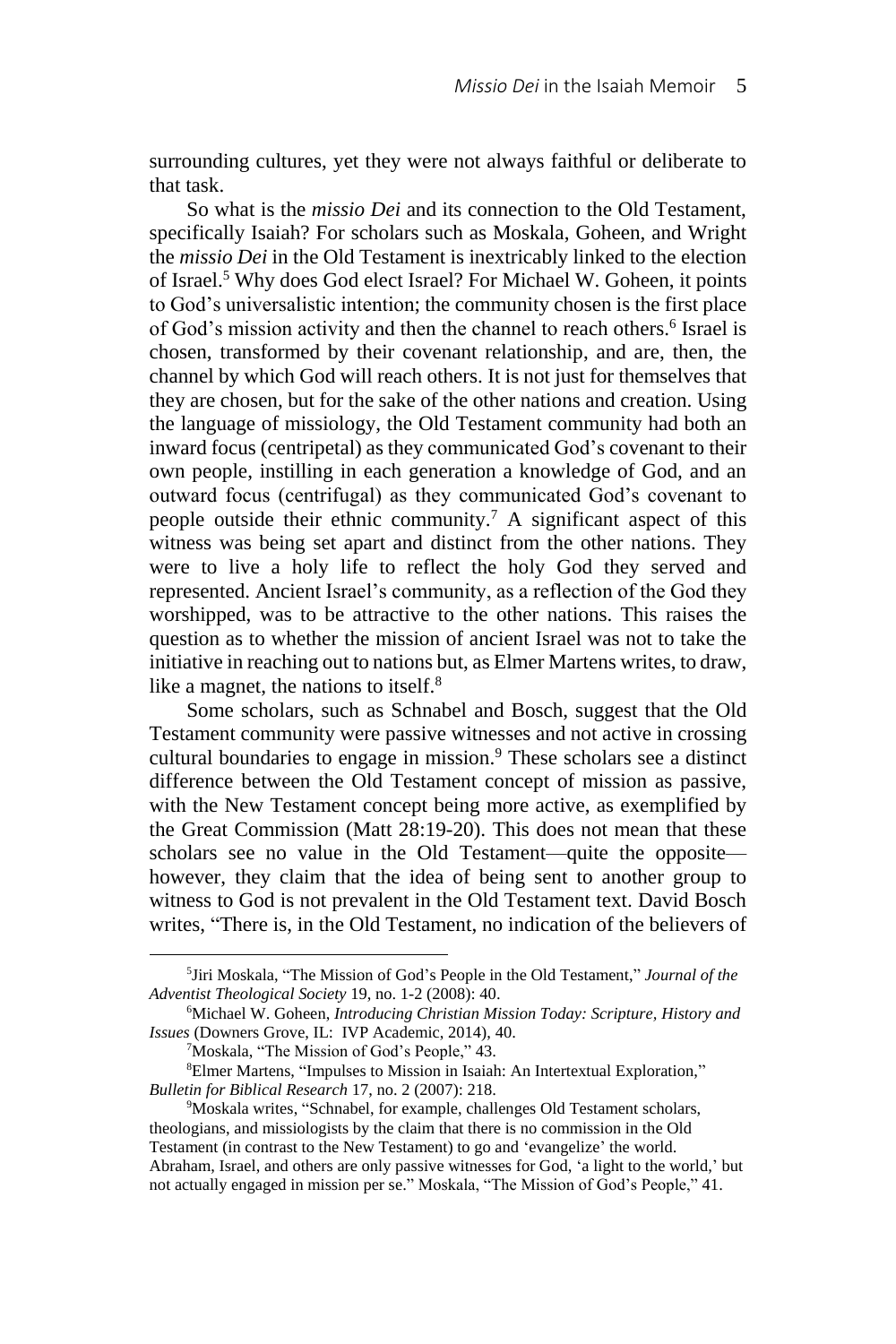the old covenant being sent by God to cross geographical, religious, and social frontiers in order to win others to faith in Yahweh."<sup>10</sup>

A significant aspect of Bosch's critique that is interesting for the Asian context is the linking of hermeneutics to colonialism. He posits that essentially mission has been understood as the geographic movement from the West to the non-West; this idea was then reinforced by a reading of key texts from the Old and New Testaments to fit a geographical-expansion understanding. Instead, Bosch advocates a reading based on the meta-narrative of the biblical story. This places the emphasis on a missional hermeneutic that attempts to understand the role of mission within the broader redemptive-historical movement of the biblical text. On this basis then Bosch provides a definition of mission: "Mission is quite simply, the participation of Christians in the liberating mission of Jesus wagering on a future that verifiable experience seems to belie. It is the good news of God's love, incarnated in the witness of community, for the sake of the world."<sup>11</sup> This is, or perhaps should be, especially true for Pentecostal readers. As Craig Keener asserts, "If the Spirit empowers us especially for mission, it should not surprise us if a Spirit-led reading of Scripture should highlight the theme of mission."<sup>12</sup> So, then, for Pentecostal readers exploring the significance of the Isaiah memoir for understanding our mission, what does Isaiah contribute? To do this, we need to read the text in light of the meta-narrative of Scripture. In doing so, a twin theme emerges from the narrative of the Isaiah memoir—that of holiness and incarnation.

# **Holiness and Incarnation in the Isaiah Memoir**

As noted above, the *missio Dei* in the Old Testament is inextricably linked to the election of Israel. Notwithstanding the earlier covenants, Israel was chosen at the Exodus to be a kingdom of priests and a holy nation (Exod 19). Although the whole earth is God's, they were to be God's treasured possession. Goheen writes, "Israel is a nation set apart for God's use in his redemptive work. They are to live holy lives in the

**.** 

<sup>10</sup> David J. Bosch, *Transforming Mission: Paradigm Shifts in Theology and Mission*  (Maryknoll, NY: Orbis, 1991), 17. Note that even Jonah is not considered as engaged in mission by Bosch as he is sent to announce judgement rather than good news.

<sup>11</sup>Bosch, *Transforming Mission*, 519. An alternative definition from the Lausanne movement: mission can be defined as the whole church taking the whole gospel to the whole person in the whole world. A similar definition is offered by Christopher Wright: "Our committed participation as God's people, at God's invitation and command, in God's own mission within the history of the world for the redemption of God's creation." Wright, *The Mission of God*, 22-23 (italics removed).

<sup>12</sup>Craig S. Keener, *Spirit Hermeneutics: Reading Scripture in Light of Pentecost*  (Grand Rapids, MI: Wm. B. Eerdmans, 2016), xxx.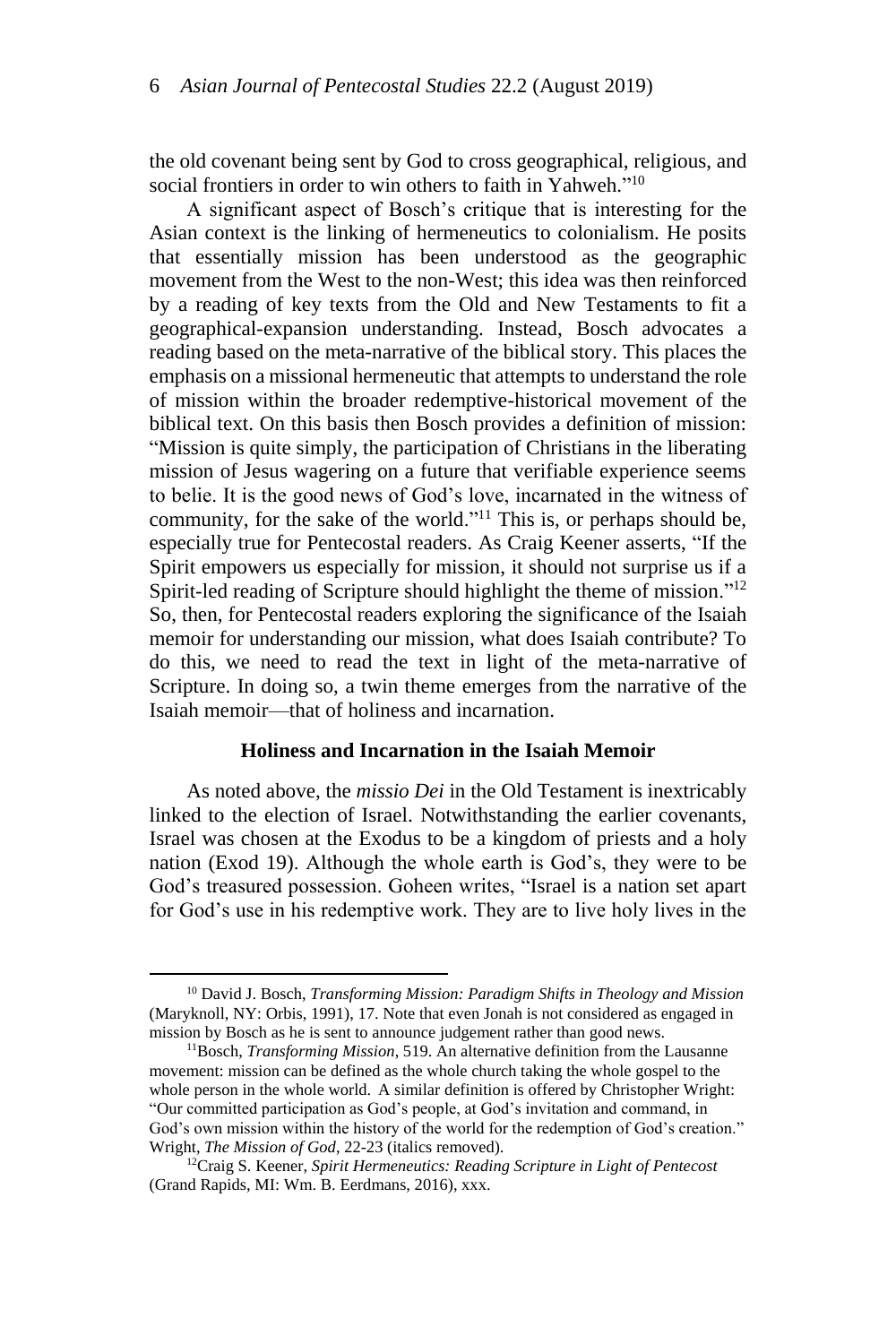midst of the nations." <sup>13</sup> A significant aspect of their covenant life was the expectation to mirror their actions and motivations of their covenant God. Yahweh instructs them*, "Be holy because I, the Lord your God, am holy"* (19:2; Lev 11:44-45; 20:26). They were to be holiness incarnate; holiness made flesh. The *missio Dei*, then, is inextricably linked to the *imitatio Dei* (Imitation of God)*.* That holiness comprised an ethical distinctiveness (Lev 11:44-45; 18:3; 18-19; Deut 14:1-3; Mic 6:6-8). Their lifestyle and corporate existence were to bring glory to God and attract people to Him.<sup>14</sup> Every aspect of their lives was to reflect the holiness of God, including their relationships, politics, legal system, community life, and in their attitudes to their neighbours and foreigners. This mirroring of the holiness of Yahweh was given concrete form in the law. Again, the law was not just given for their own well-being and selfgovernance, important as this was, but to also attract the attention and envy of the nations (Deut 4:5-8). They were to be holiness incarnate, because God was with them. In the words of Tom Wright, ancient Israel was to "function as a people who would show the rest of humanity what being human was all about." 15

As the meta-narrative continues within a canonical reading of Scripture, the people of ancient Israel were given the land in the conquest (albeit with ethical issues for today's readers). What was particularly significant was the location of this land at the crossroads to major civilisations.<sup>16</sup> They were what Christopher Wright calls a "display people" on show and visible for the constant viewing of the nations.<sup>17</sup> Yet, this very opportunity of living among the nations was also a source of temptation to ancient Israel. Living within the ancient Near Eastern cultural context, their mission was to challenge the idolatry of that broader culture.<sup>18</sup> However, more often than not the narrative describes ancient Israel adopting the idolatry and idolatrous practices of the other nations they were meant to reject. As the meta-narrative continues,

-

<sup>13</sup>Goheen, *Introducing Christian Mission Today*, 42. Goheen also writes in *A Light to the Nations*, "The missional calling of Israel described here in Exodus 19 in terms of a holy nation and a priestly kingdom is centripetal. Israel is to embody God's creational intention for all humanity for the sake of the world, living in such a way as to draw the nations into covenant with God. Or, to use the later language of Isaiah, Israel is called to be a "light to the nations" (Isa. 42:6 NASB)." Michael W. Goheen, *A Light to the Nations: The Missional Church and the Biblical Story* (Grand Rapids, MI: Baker Academic, 2011), 39.

<sup>14</sup>Moskala, "The Mission of God's People," 48.

<sup>15</sup>Tom Wright, *Bringing the Church to the World: Renewing the Church to Confront the Paganism Entrenched in Western Culture* (Minneapolis: Bethany House, 1992), 59.

<sup>16</sup>Goheen, *Introducing Christian Mission Today*, 45.

<sup>17</sup>Wright, *The Mission of God*, 467.

<sup>18</sup>Goheen, *A Light to the Nations*, 41.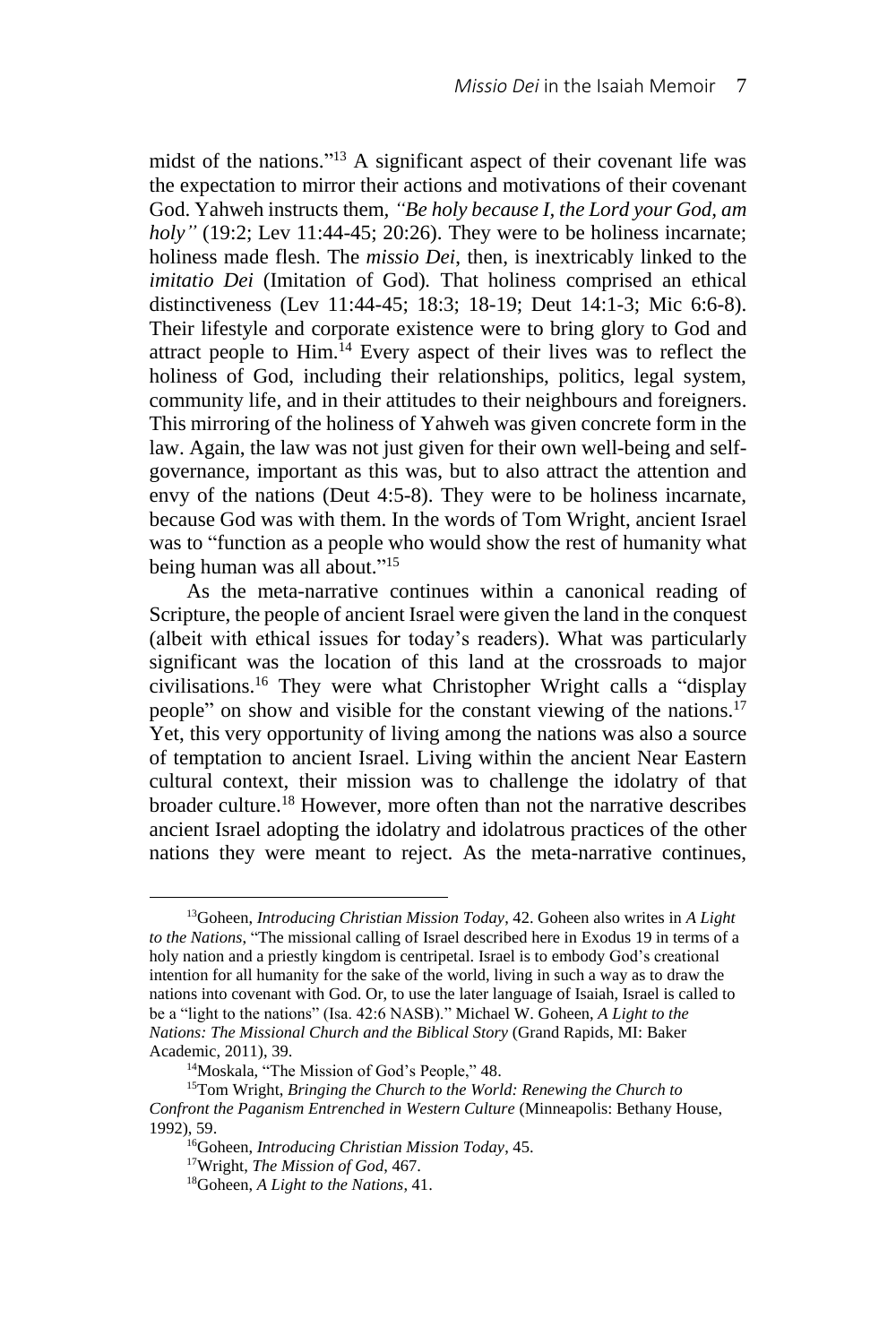through the unification and then the division of the kingdom, the prophets reminded the people of their covenant relationship and its call for holiness. The calling of the covenant people was unchanged; they were to be holy as God is holy. The prophets of the eighth century BCE were particularly concerned with issues of social justice and immorality. These issues were perceived as symptoms of covenant unfaithfulness. This brings us now to Isaiah of Jerusalem in the eighth century BCE, generally undisputed as the author of the Isaiah memoir. For Isaiah, the moral failings of his Judean community were exhibited in various aspects of their lives, but mostly in their hypocritical worship, the injustice in the legal system, and the resulting oppression of the poor (Isa 1:1-20). Their lives were a poor reflection of the holiness of God.

For the prophet Isaiah, the issue of holiness would not perhaps be as prevalent if not for the overriding vision of God that he experienced at his call to prophetic ministry, as described in his memoir (6:1-13). The concern for holiness and justice exhibited by Isaiah was perhaps partly the outcome of his profound religious experience and a privileged position as a prophet of being able to envision the true character and nature of Yahweh. Isaiah perceived God's character to be holy, good, and perfect. Having encountered the holy God, and been purified by him, Isaiah was commissioned as a prophet to live and speak the message of this encounter to his recalcitrant community. Isaiah, at the time of his call, encountered the thrice-holy God envisioned in the Temple. This encounter determined his whole preaching—the way he understood God and what the response of the people toward God should be. The revelation of God as the "Holy One of Israel" became so imprinted on Isaiah's theology that the prophet used this term continually throughout the book to refer to God.<sup>19</sup> This phrase, "the Holy One of Israel" became one of the standard ways in which God was identified by Isaiah in the book. The term implies that if God is holy then surely the people to whom God is connected (Israel) should be holy also.<sup>20</sup>

Isaiah placed before the people the standard of divine holiness. Therefore, the judgement that Isaiah later pronounced on Judah was a result of their inability to reflect the holiness of God—not only in their worship, but also in the political life of the nation and their international interactions. The purpose of this requirement of holiness and ethical purity is understood as part of the *missio Dei*; that Judah would embody God's holiness and thereby be a light to the nations. So the idea of mission is imbedded both in the life and message of Isaiah. Yet, the idea

**.** 

<sup>&</sup>lt;sup>19</sup>It was used twenty-five times in the book in total, twelve times in chapters 1-39. See John N. Oswalt, *The Holy One of Israel: Studies in the Book of Isaiah* (Eugene, OR: Cascade, 2014), 3.

<sup>20</sup>John Goldingay, *Isaiah* (Grand Rapids, MI: Baker, 2001), 15.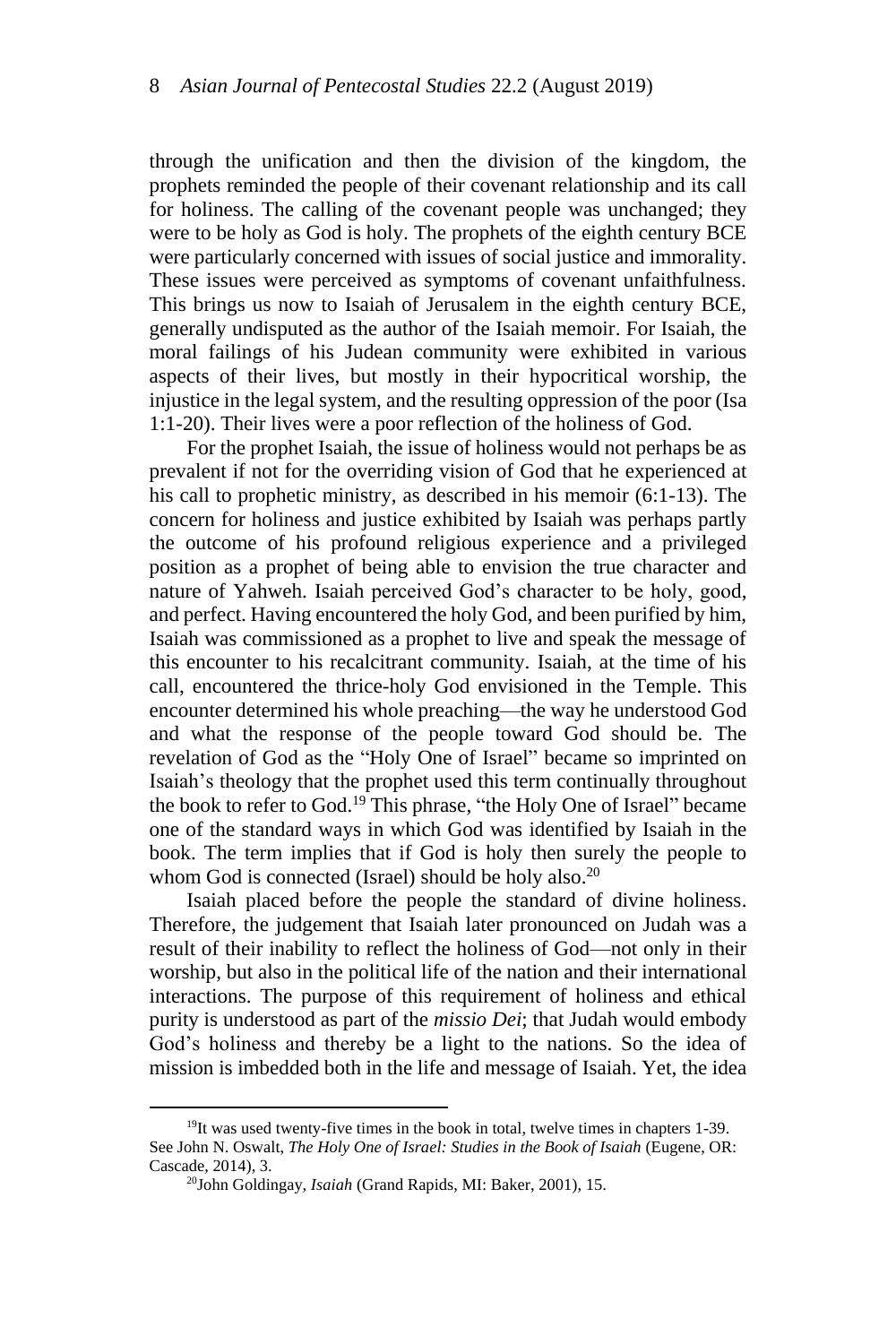of mission was also embodied in the life of Isaiah; his life, and that of his children, became set apart as "display people" for Judah, as Judah was meant to be a "display people" to the nations.

The idea of mission as holiness was embodied in the life and narrative of the prophet Isaiah and his children. In his call narrative of chapter 6, Isaiah was set apart as a messenger. He identified himself as unclean in association with the people of his community, yet his lips were purified (signifying his future role as a spokesperson) and he was commissioned. He was instructed to speak a message on behalf of God to the people despite their rejection of the message. In this way, his commissioning paralleled that of ancient Israel at the Exodus; if Israel was to "function as a people who would show the rest of humanity what being human was all about," then Isaiah was to function as a person to show the Judean community what being holy was all about.<sup>21</sup>

Most likely, Isaiah was attached to the royal court and functioned as a kind of court prophet. This was demonstrated by his easy access to King Ahaz in the midst of a political crisis (Isa 7:1-3). This role of court prophet was not unique to Judah but was a recognised position across the ancient Near East. So Isaiah was set apart (that is, made holy) to be the mouthpiece of God to the Judean kings, particularly Ahaz and Hezekiah, and to provide God's perspective on their political and social situation. In this sense, Isaiah not only spoke the message of holiness but modelled it as he was set apart for service specifically to the kings to speak a message vital to the political situation they faced. Yet this idea of being set apart was not only exemplified by Isaiah in his vocation as a prophet, but also made incarnate (so to speak) in the children that functioned as signs in Isaiah's memoir.

The narrative of the Isaiah memoir (Isa 6:1-9:6) can be dated to the period of the Syro-Ephraimite crisis (735-732 BCE). It was into this situation of political and military threat that Isaiah spoke as recorded in the narrative. The memoir refers to three children that functioned as a sign; they were set apart as an embodied sign to the community to reinforce the message of Isaiah. However, this study will just focus on the first child. The first child, Isaiah's son Shear-Jashub (meaning "a remnant will return"), was introduced in chapter 7 when Isaiah was instructed to take his son to meet Ahaz (vv. 1-9). The king had been threatened by the Syro-Ephraimite coalition and was inspecting the water supply of the city in preparation for the impending siege.

It is noteworthy that Shear-Jashub attended the secret meeting of the prophet with the king. As Rickie Moore notes, "Isaiah knows the children are signs, he knows they are significant, and he knows his

1

<sup>21</sup>Wright, *Bringing the Church to the World*, 59.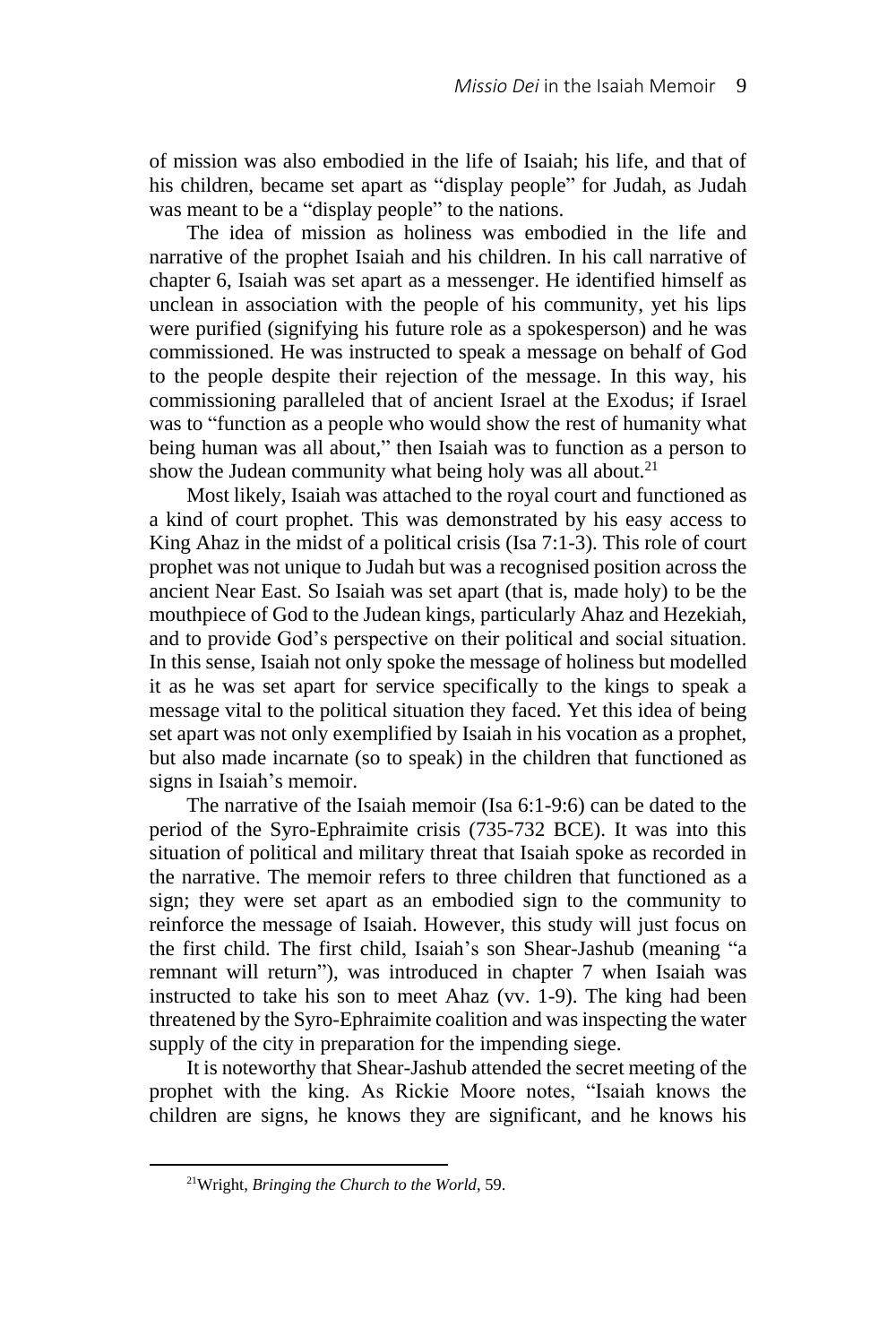prophetic call is to be their mentor in the light of this revelation."<sup>22</sup> While the actual name of Shear-Jashub is significant and suggests the hope of survival (albeit reduced), his bodily presence is also significant. In some sense, the son represents the message of holiness and the *missio Dei* incarnate (in the flesh)—as he stood next to his father Isaiah in quietness and trust, so Ahaz and the Judeans were to stand secure, trusting in God as their deliverer. As Isaiah is set apart for the proclamation of God's message and justice and as his son is set apart as a visual reminder to trust in God, so Judah is set apart from the nations for the proclamation of God's message and justice and to demonstrate trust in God. This is their witness—as represented by Shear-Jashub. Judah's response to the threat of these nations was of vital importance; as the people of God they were to trust Yahweh's ways and guidance so the nations would marvel "Surely this great nation is a wise and understanding people. What other nation is so great as to have their gods near them the way the Lord our God is near us whenever we pray to him?" (Deut 4:6-7). In this way by a positive response to the message of Isaiah in the midst of political threat—they were meant to showcase the wisdom of God. As Shear-Jashub modelled the message made incarnate, so Judah was meant to model being set apart by God as a witness to the nations. Unfortunately, Ahaz rejected the message of the prophet and his son, as the call of Isaiah anticipated (Isa 6:9-13). So, by reading the Isaiah memoir as part of the meta-narrative of Scripture, there is much more that it offers to the study of the *missio Dei* than just a few isolated verses.

# **Implications for the Pentecostal Community**

In conclusion, there are two implications of the *missio Dei* for the Pentecostal community that emerge from this study. These are the connections between experiencing God and holy living. For Isaiah, holiness was central to his theology and mission. Holiness was expected of the people to reflect the thrice holy God. Holiness was not just an abstract concept, but a lived reality that was meant to be reflected in all areas of their community, including the political life of the covenant community of Judah. Because they were a socio-political entity, their political and social life matched their theology. In our post-New Testament community, the church is not a socio-political entity but exists in all different people groups, nations, and cultural contexts. So holiness will look different to the Old Testament and vision of Isaiah. What should holiness look like for today's Pentecostal community? This is for

1

<sup>&</sup>lt;sup>22</sup>Rickie D. Moore, "The Prophet as Mentor: A Crucial Facet of the Biblical Representation of Moses, Elijah and Isaiah," *Journal of Pentecostal Theology* 13, no. 2  $(2007): 169.$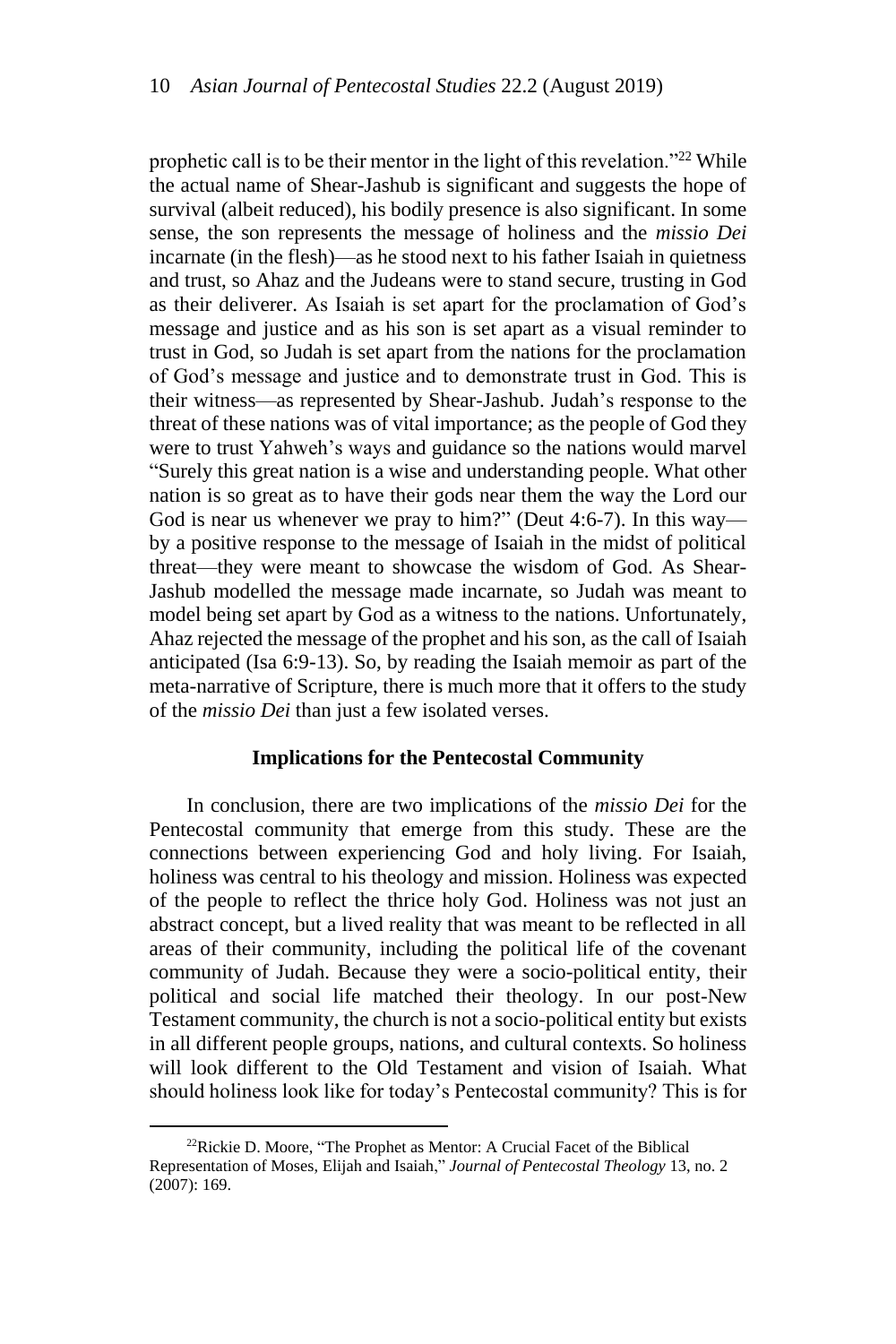each generation and context to discern. However, what Isaiah's memoir reminds us is that holiness is not just a theological concept, but that holiness and the *missio Dei* needs to be made incarnate in the community. It is not an abstract idea to which the community pays lip service, but holiness and mission is about being and living out holiness as a witness to the holy God.

The first implication for the Pentecostal community from Isaiah's memoir is that Isaiah's theology of holiness flowed from an encounter with God. His theology was in fact formed by his experience. The continual reference to God as the "Holy One of Israel" (as a term emerging from Isaiah's vision in chapter 6) reminds us that the concept of holiness that Isaiah preached was not disconnected from his encounter with the living God. Encounter and holiness were intertwined in the personal experience of the prophet. For Pentecostals, this should also be a priority—for holiness to not just be about outward appearances or mores but based in encounter with the living God.

The second implication from Isaiah's memoir for the Pentecostal community as they seek to live the *missio Dei* relates to incarnational living. Shear-Jashub is an important model of holiness and mission for the contemporary Pentecostal community in Asia because so often the community of God's people in the world faces situations of threat and hostility. Their response to situations of hostility is a witness. By not living under fear and capitulating to panic, but instead being a sign-post (like Shear-Jashub) standing in quietness and trust of God, then they are a witness to the non-believers around them. While this display may not be readily accepted by the communities in which we live, yet our calling is to live faithfully despite the rejection or acceptance of our witness. Through the example of Isaiah and his son, we can see a connection between holiness (being set apart by God) and being a witness to the nations as a display people.

Isaiah's memoir reminds us that holiness as mission needs to be modelled and "made flesh" to be visible to those outside the covenant community. While this may potentially lead to a focus on performance and outward appearance, connecting it to an experiential encounter with God noted above may assist in grounding the theology in relationship. Of course, the challenge within the Asian context is to discern what holiness looks like in each community and not simply adopt western mores and forms of holiness. While there will be some ways that holiness should be outworked that will be common to all Christian communities based on expectations of godly living drawn from the biblical text, there may be specific ways in which the local communities in Asia reflect the holiness of Yahweh that furthers the *missio Dei.* This is a legacy of Isaiah as we attempt to work out the *missio Dei* today.